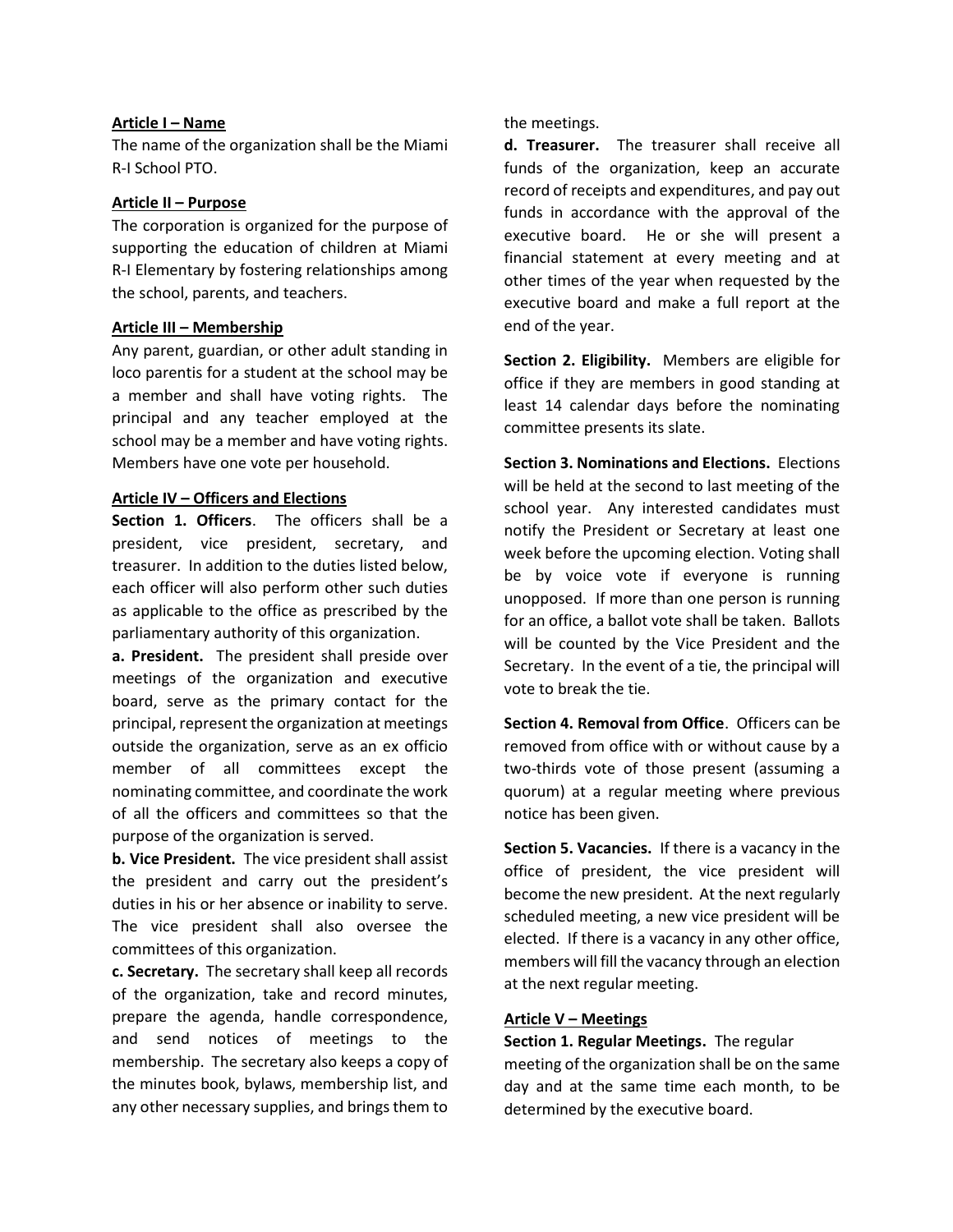Section 2. Special Meetings. Special meetings may be called by the president, any two members of the executive board, or five general members submitting a written request to the secretary. Previous notice of the special meeting shall be sent to the members at least 10 days prior to the meeting, by flyer and phone calls.

Section 3. Annual meeting. The annual meeting will be held at the April regular meeting. The annual meeting is for receiving reports, electing officers, and conducting other business that should arise.

Section 4. Quorum. The quorum shall be 5 members of the organization.

Section 5. Notification of Meetings. The secretary will notify the members of the meetings via email at least one week prior to the meeting.

#### Article VI – Executive Board

Section 1. Membership. The Executive Board shall consist of the officers, principal, and standing committee chairs.

Section 2. Duties. The duties of the Executive Board shall be to transact business between meetings in preparation for the general meeting, create standing rules and policies, create standing and temporary committees, prepare and submit a budget to the membership, approve routine bills, and prepare reports and recommendations to the membership.

Section 3. Meetings. Regular meetings shall be held monthly, on the same day and at the same time each month, to be determined by the board. Special meetings may be called by any two board members, with 24 hours' notice.

Section 4. Quorum. Half the number of board members plus one constitutes a quorum.

#### Article VII – Finances

Section 1. A tentative budget shall be drafted in spring for the following school year and approved at a fall meeting by a majority vote of the members present.

Section 2. The treasurer shall keep accurate records of any disbursements, income, and bank account information.

Section 3. The board shall approve all expenses of the organization over the amount of \$50.

Section 4. Two authorized signatures shall be required on each check over the amount of \$200. Authorized signers shall be the president, treasurer, and principal.

Section 5. The treasurer shall prepare a financial statement at the end of the year, to be reviewed by the board.

Section 6. The fiscal year shall coordinate with the school year.

Section 7. Upon the dissolution of the organization, any remaining funds should be used to pay any outstanding bills and, with the membership's approval, spent for the benefit of the school.

# Article VIII – Parliamentary Authority

Robert's Rules of Order shall govern meetings when they are not in conflict with the organization's bylaws or any other special/standing rules.

#### Article IX – Standing Rules

Standing rules may be approved by the Executive Board, and the secretary shall keep a record of the standing rules for future reference.

## Article X – Dissolution

The organization may be dissolved with previous notice (14 calendar days) and a two-thirds vote of those present at the meeting.

## Article XI – Amendments

These bylaws may be amended at any regular or special meeting. Amendments will be approved by a two-thirds vote of those present, assuming a quorum.